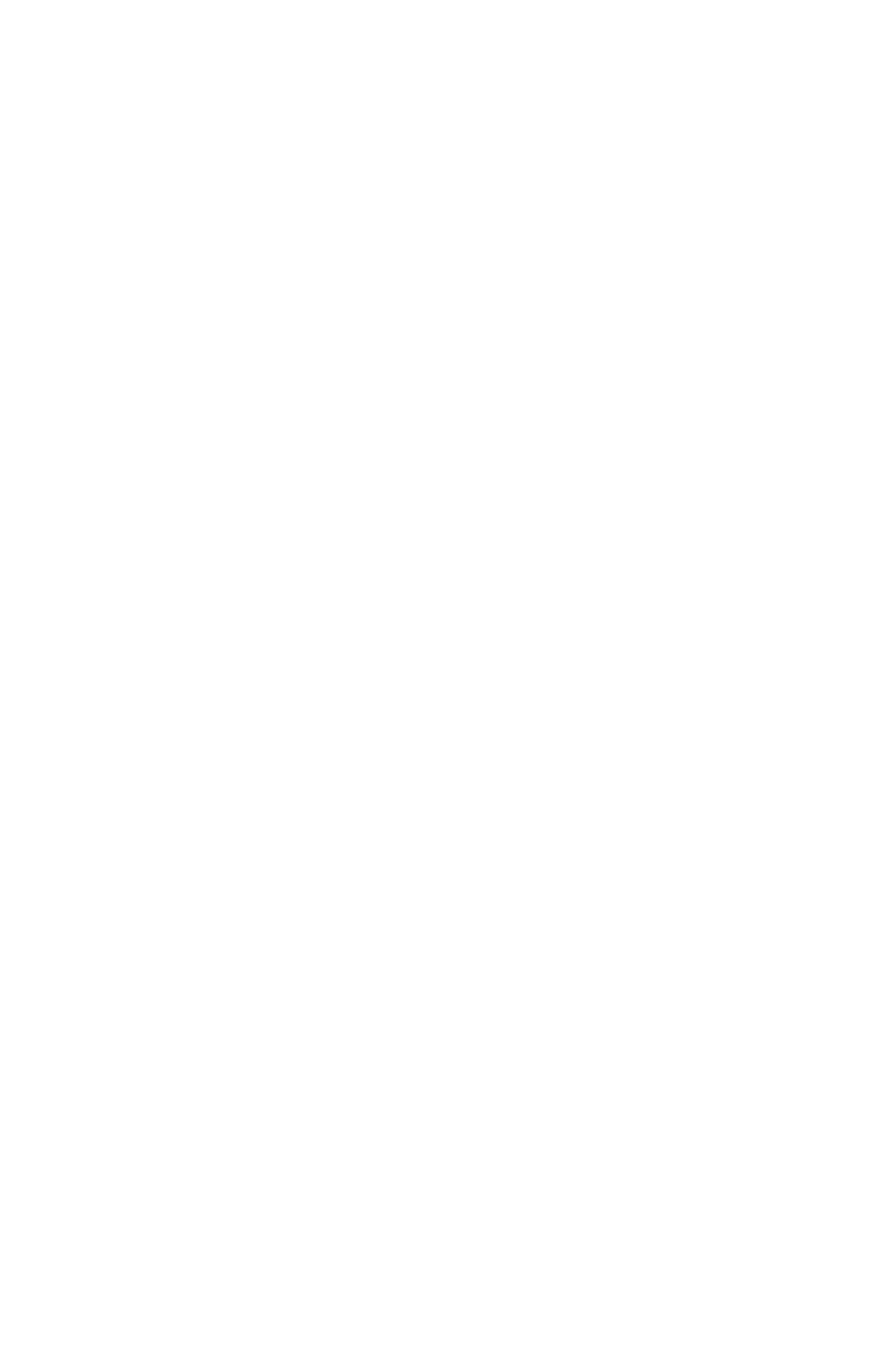

**Help for Christian Couples** 

**JOHN PIPER**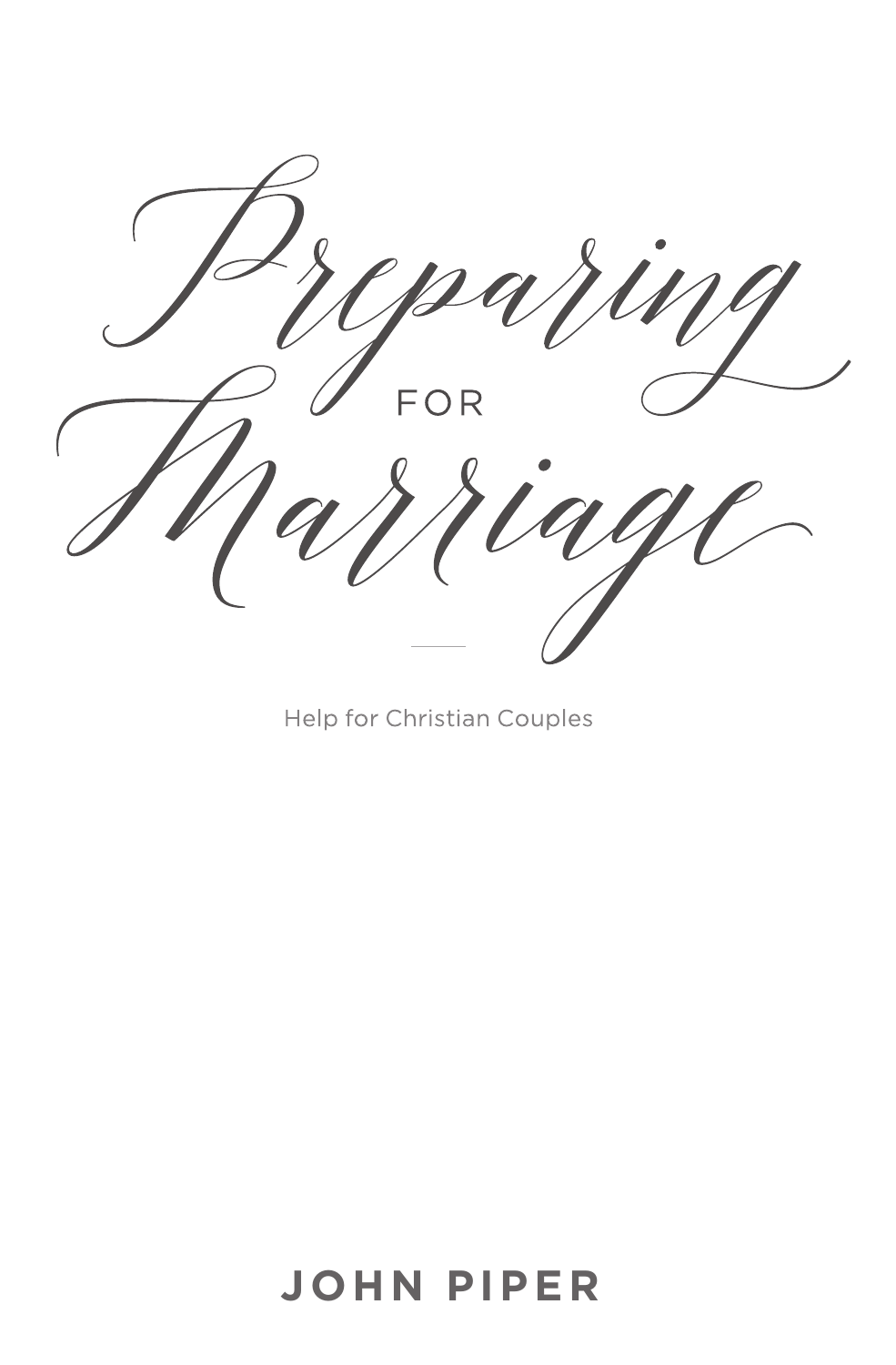*Preparing for Marriage: Help for Christian Couples*

Revised and Expanded Edition

Copyright © 2018 by Desiring God Post Office Box 2901 Minneapolis, MN 55402

Published for Desiring God by

**CruciformPress** 

All rights reserved. No part of this publication may be reproduced, stored in a retrieval system, or transmitted in any form by any means, electronic, mechanical, photocopy, recording, or otherwise, without the prior permission of the publisher, except as provided for by USA copyright law.

> Print/PDF 978-1-941114-58-2 Mobipocket 978-1-941114-59-9 ePub 978-1-941114-60-5

Printed in the United States of America

Unless otherwise indicated, Scripture quotations are from the ESV Bible (*The Holy Bible, English Standard* © 2001 by Crossway). Scripture quotations marked NAS or NASB are taken from the New American Standard Bible® (NASB), Copyright © 1960, 1962, 1963, 1968, 1971, 1972, 1973, 1975, 1977, 1995 by The Lockman Foundation. Used by permission.

All emphases in Scripture quotations have been added by the author.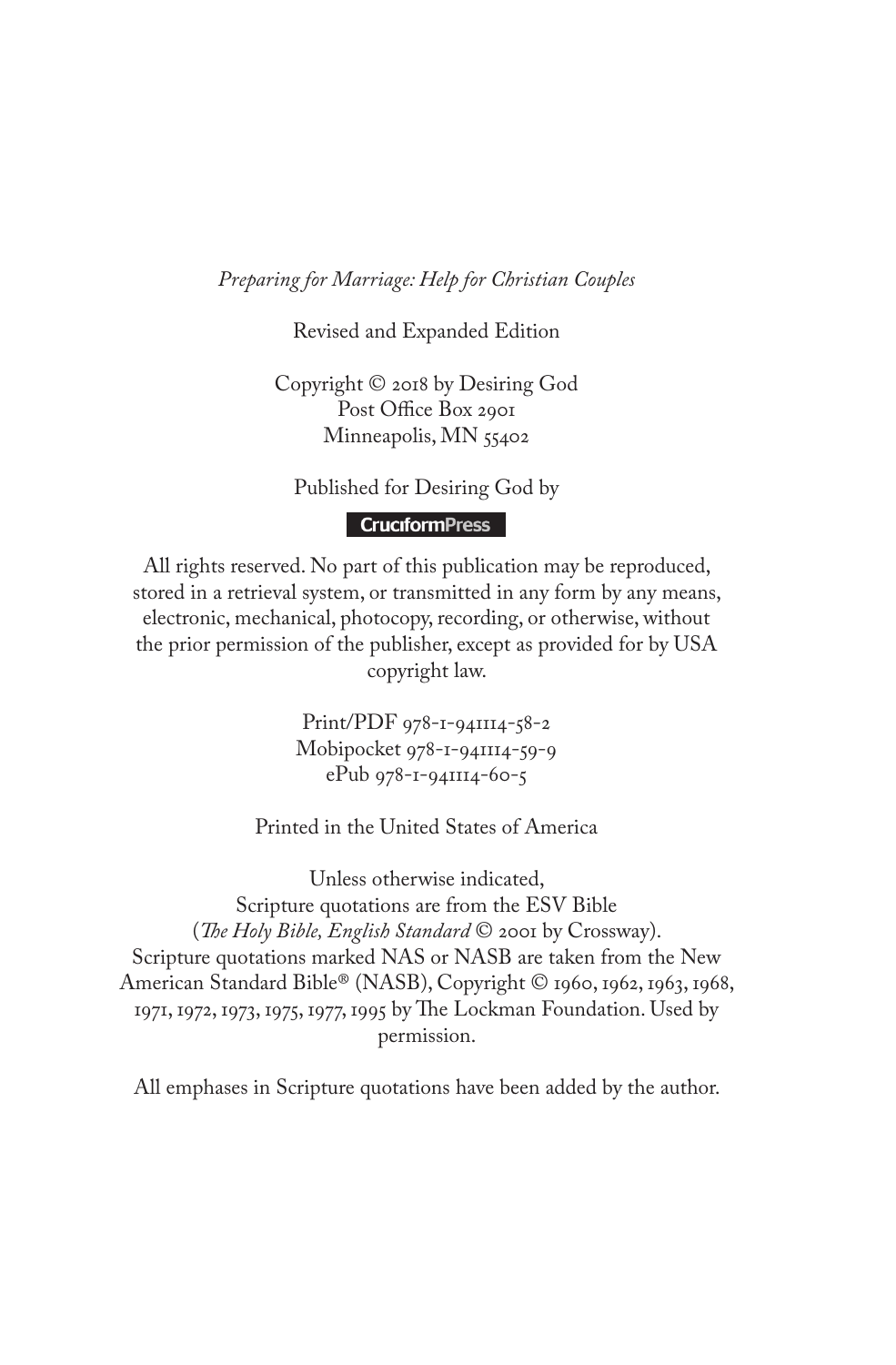# **Contents**

| Editor's Preface                                                                                        | 3              |
|---------------------------------------------------------------------------------------------------------|----------------|
| I. Don't Waste Your Engagement                                                                          | 7              |
| 2. Weddings: Don't Break the Bank                                                                       | 13             |
| 3. Husbands Who Love Like Christ,<br>and the Wives Who Submit to Them                                   | 19             |
| 4. Sexual Relations in Marriage                                                                         | 3 <sup>I</sup> |
| 5. Let Marriage Be Held in Honor among All                                                              | 45             |
| 6. The Surpassing Goal: Marriage Lived for the<br>Glory of God                                          | 59             |
| Appendix 1: Some Questions to Ask When Preparing<br>for Marriage                                        | 7 <sup>I</sup> |
| Appendix 2: The Christian Virtue of Hospitality:<br>A Christ-Exalting Strategy of Love in the Last Days | 77             |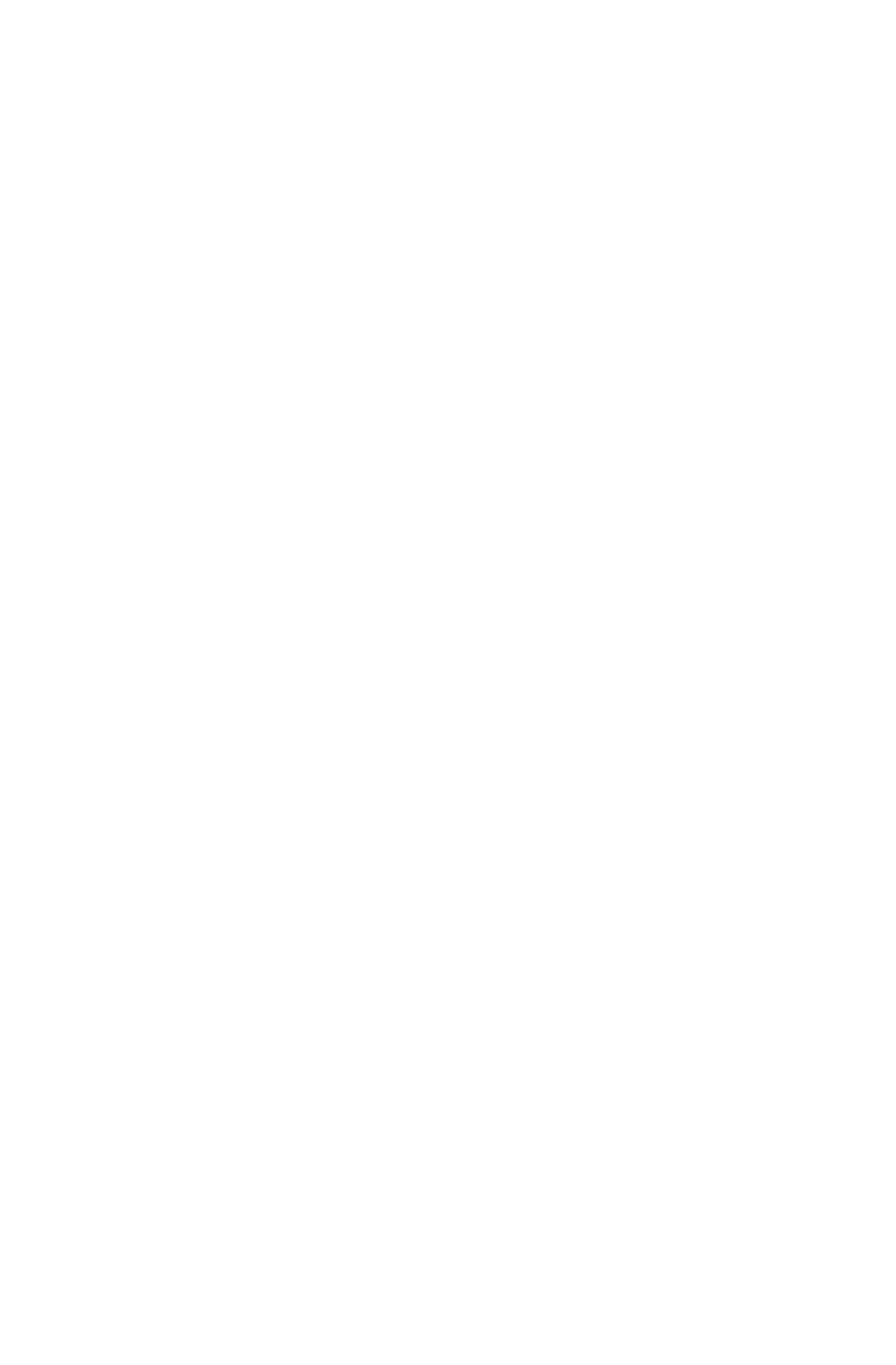# Editor's Preface

Getting to know that special someone naturally includes learning about family and friends, education and athletics, favorite pastimes, and your hopes and dreams. Ideally you'll ask each other all kinds of questions, some vital and some trivial, and you'll talk about life's best moments and worst, the brightest places in your background and the darkest.

But what about God? What is his role in your relationship? What do each of you believe about him, and how do you understand his dream for marriage—for your marriage?

At Desiring God, one of our most accessed pages online is a set of questions John Piper put together for couples preparing for marriage (an updated version appears in Appendix I). You'll find many of the typical questions here—about friends and entertainment and lifestyle and children, and many people have found that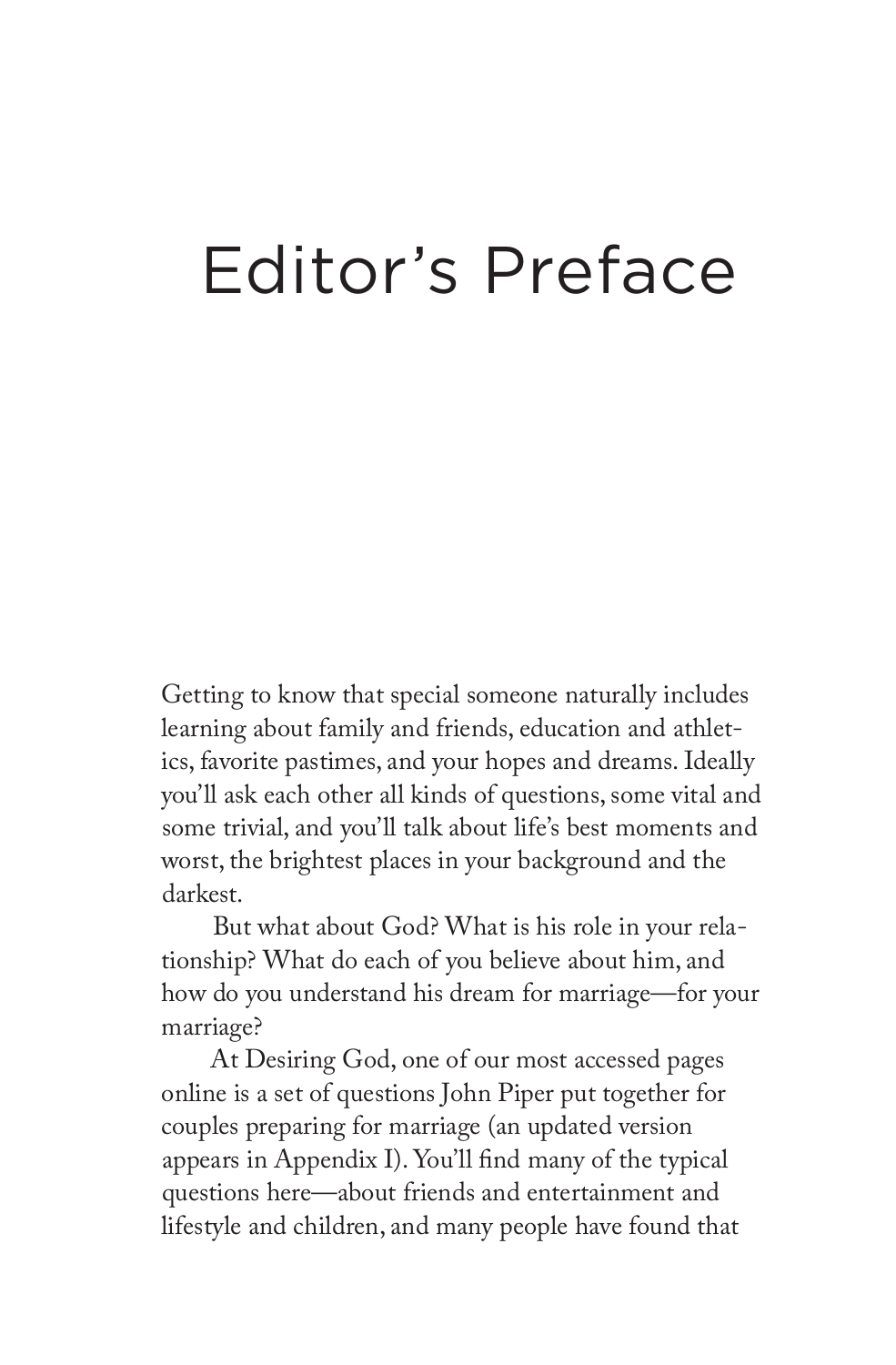John's way of putting these questions helps get right at some pretty deep stuff.

But you'll find other questions here, too—about theology, worship and devotion, and the roles of husband and wife—questions that far too many couples don't think to ask. When preparing for marriage, or even in just beginning to consider it, it can be immensely helpful to have the perspective of someone like John Piper, not only a seasoned husband of nearly 50 years, but also a seasoned pastor, careful thinker, and faithful theologian.

This is a short book. Our vision for it is humble. Our hope is that a few couples—whether dating and considering marriage, or engaged and preparing for marriage—would find some benefit here, getting to know each other better in some of life's most significant matters, and becoming more fit to discern God's leading for their lives.

But John has more to offer than just the pre-marriage questions. We have six short chapters we think you will find helpful together on the road to marriage. Chapter 1 includes John's counsel about engagement, chapter 2 about wedding planning (and finances). Chapter 3 provides invaluable instruction about the beautiful, complementary dynamic the Bible teaches between husband and wife.

Sexual relations in marriage is the topic of chapter 4. (We know some of you may be flipping straight to that one, now that you know it's there. That's okay. Do read the rest of the book when you can!) Here there is so much potential for pleasure, and so much potential for pain. Don't shy away from giving the topic of sex good consideration and honest discussion during your engagement.

Then, in chapter 5, John helps us ponder how we can guard our marriages in a day in which they are under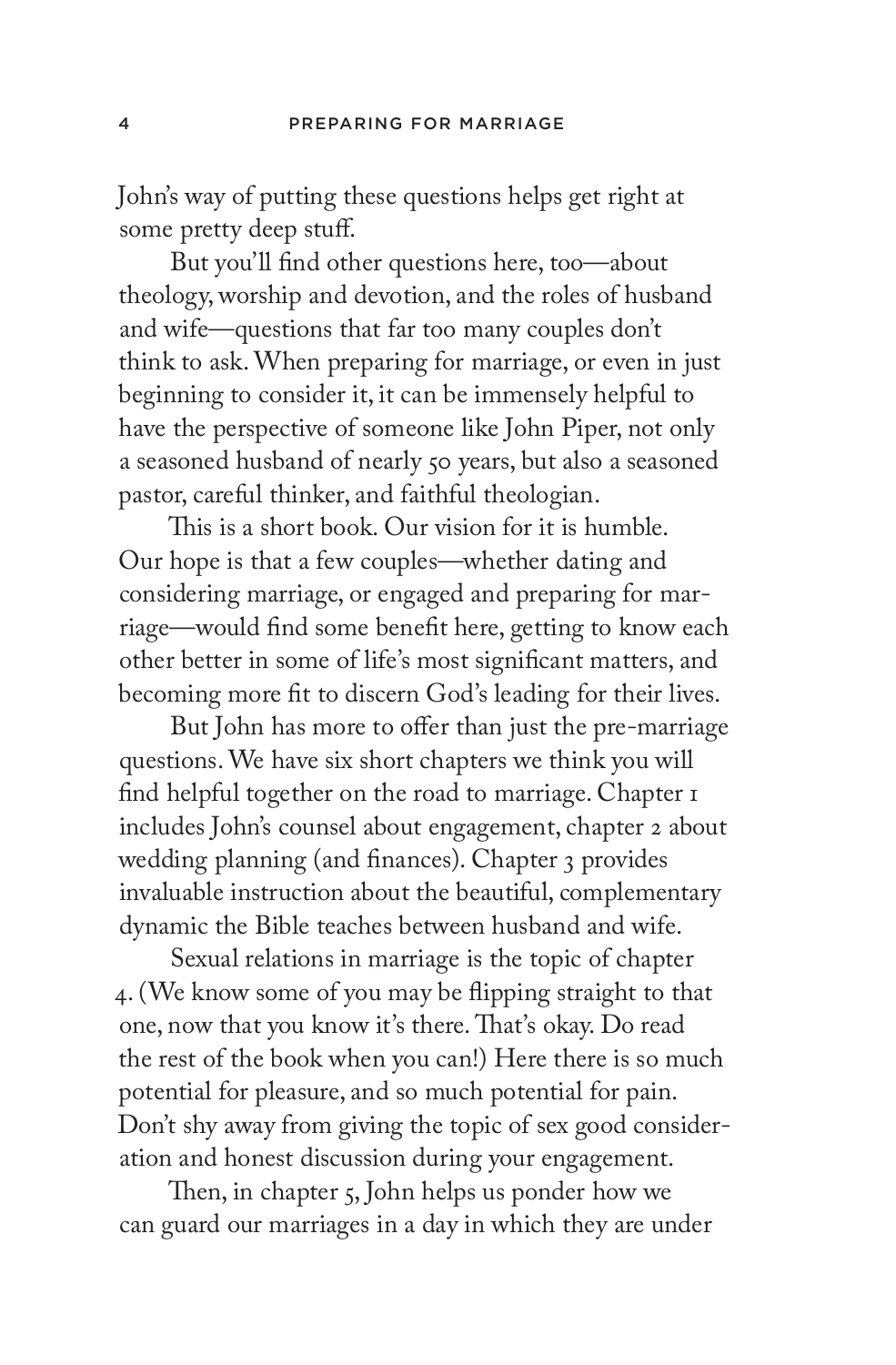assault from every side. Finally, chapter 6 is based on perhaps John Piper's single most important message on marriage. There he goes more macro than many of us have ever dared to go in thinking about what marriage is, and what God designed it for. This is a glorious, true, life-changing vision.

After John's long list of pre-marriage questions to discuss, the second appendix is about mission together. Marriage is for mission, too. In particular, the focus here is on hospitality. It's a lightly edited sermon from the series that became the book *This Momentary Marriage: A Parable of Permanence*, which is where we'd send you to learn more about marriage following this book. (We'd also want to point you to a 30-day devotional for young married couples called *Happily Ever After: Finding Grace in the Messes of Marriage*, by John Piper and other contributors to desiringGod.org.) For Christians, talking about ministry together, including hospitality (literally, in the New Testament, "love for strangers") is essential preparation.

Marriage is big. What you're considering or preparing for here is no trifle. Don't imagine you can just add marriage as another layer to an already busy life. Marriage demands a full restart. Reevaluate your commitments, check your priorities, rethink your normal. This book and other resources like it can help. It will be well worth your time to ask difficult questions and think hard about the answers. For your joy, the good of others, and the glory of the church's Groom.

David Mathis Executive Editor desiringGod.org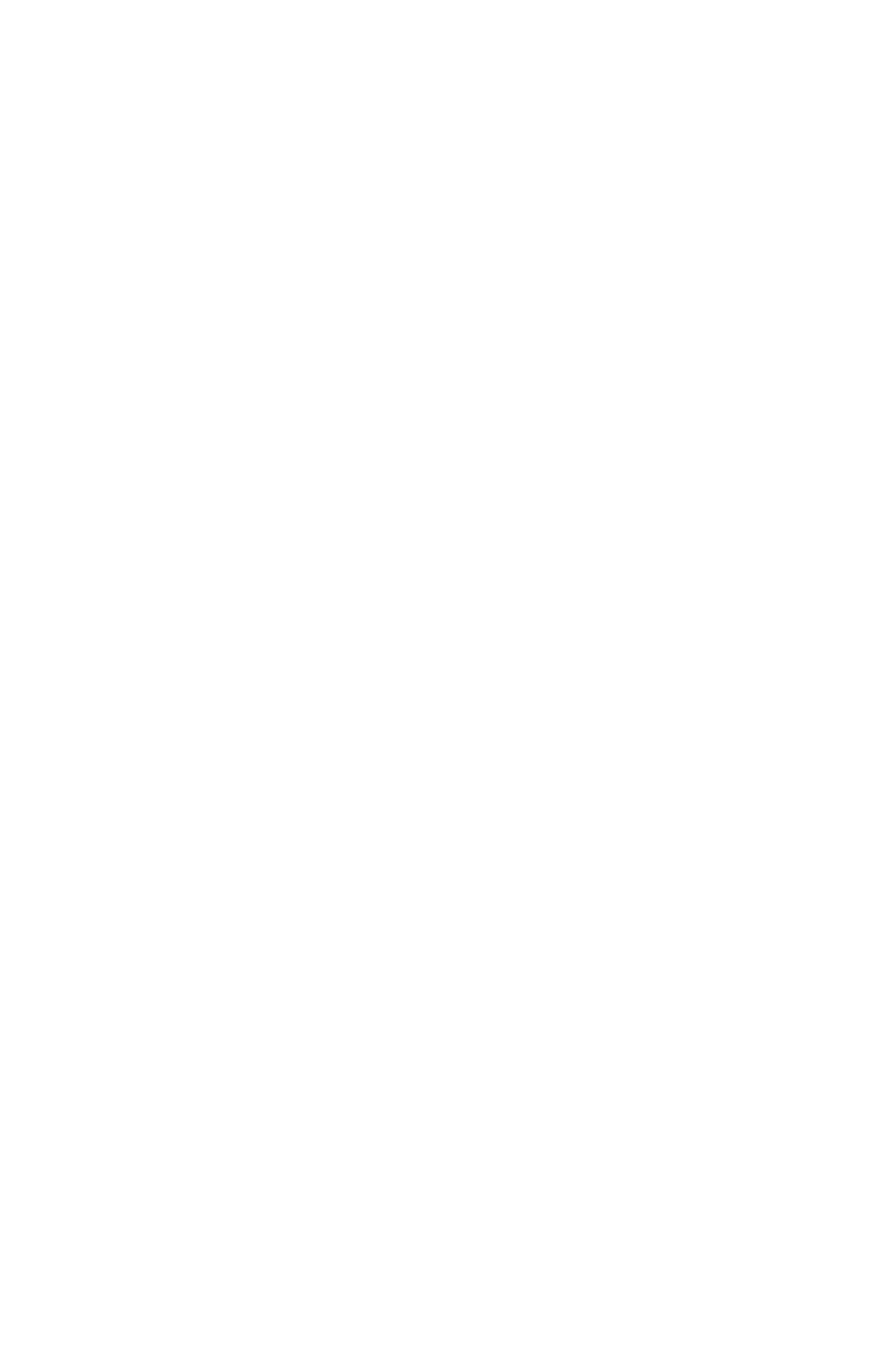# **1** Don't Waste Your Engagement

This chapter has been adapted from Episode 987 of *Ask Pastor John*, a daily audio program in which John Piper answers tough theological and pastoral questions.

*"Pastor John, I'm getting married in exactly 100 days. I'm 21 years old, and my bride-to-be is 18. I'm excited to take on the role of loving a woman like Christ did the church, but as the day draws nearer and nearer I am made more and more aware of my need for wisdom and help to become a husband capable of loving a wife well. I'll be re-listening to all the episodes on marriage. But with all that being said, what advice do you have for me? What are the most important questions we need to ask—and likely are not—due to the rushing excitement of the engagement phase?"*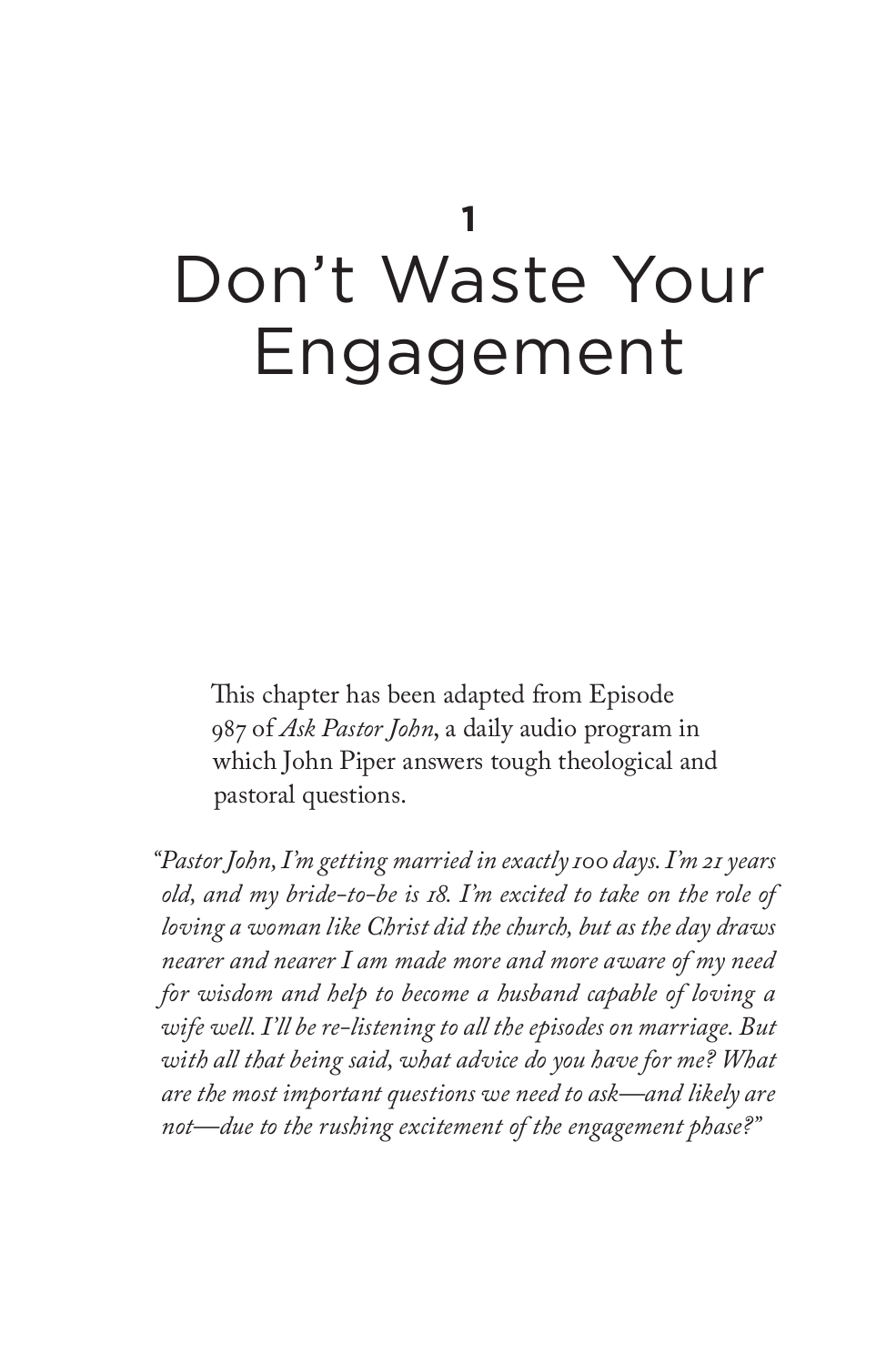### Discuss the Hard Things Now

The more issues you can talk about together before marriage, the better. It is far more frustrating and threatening to think of something after you are married that you should have talked about beforehand. So don't shy away from any issue or conversation with your fiancée because you think this is a good time to try to avoid conflict. Now is the time to have every conflict you *can* have that might come up later. If you think that you can dodge conflicts now so that there will be a more opportune time later, you are mistaken. If you think you *should* avoid conflicts now because a blissful engagement is the path to a blissful marriage, you are badly mistaken. Instead, this is what engagement or courtship is designed for: maximum exposure to what each of you thinks, believes, feels, and does, whether habitually or occasionally. No secrets, nothing held back. You don't want marriage to be based on ignorance, but on trust, in the face of all truth.

*While the topics covered in the six chapters of this book could prompt hours of fruitful conversation (and possibly some constructive conflict along the way), don't miss Appendix 1, either. There you will find more than fifty short, specific questions, in eleven categories, that many couples have found helpful.* 

## Spiritual Leadership

The next thing I would say is that these are golden months in which to set patterns of spiritual leadership. Take the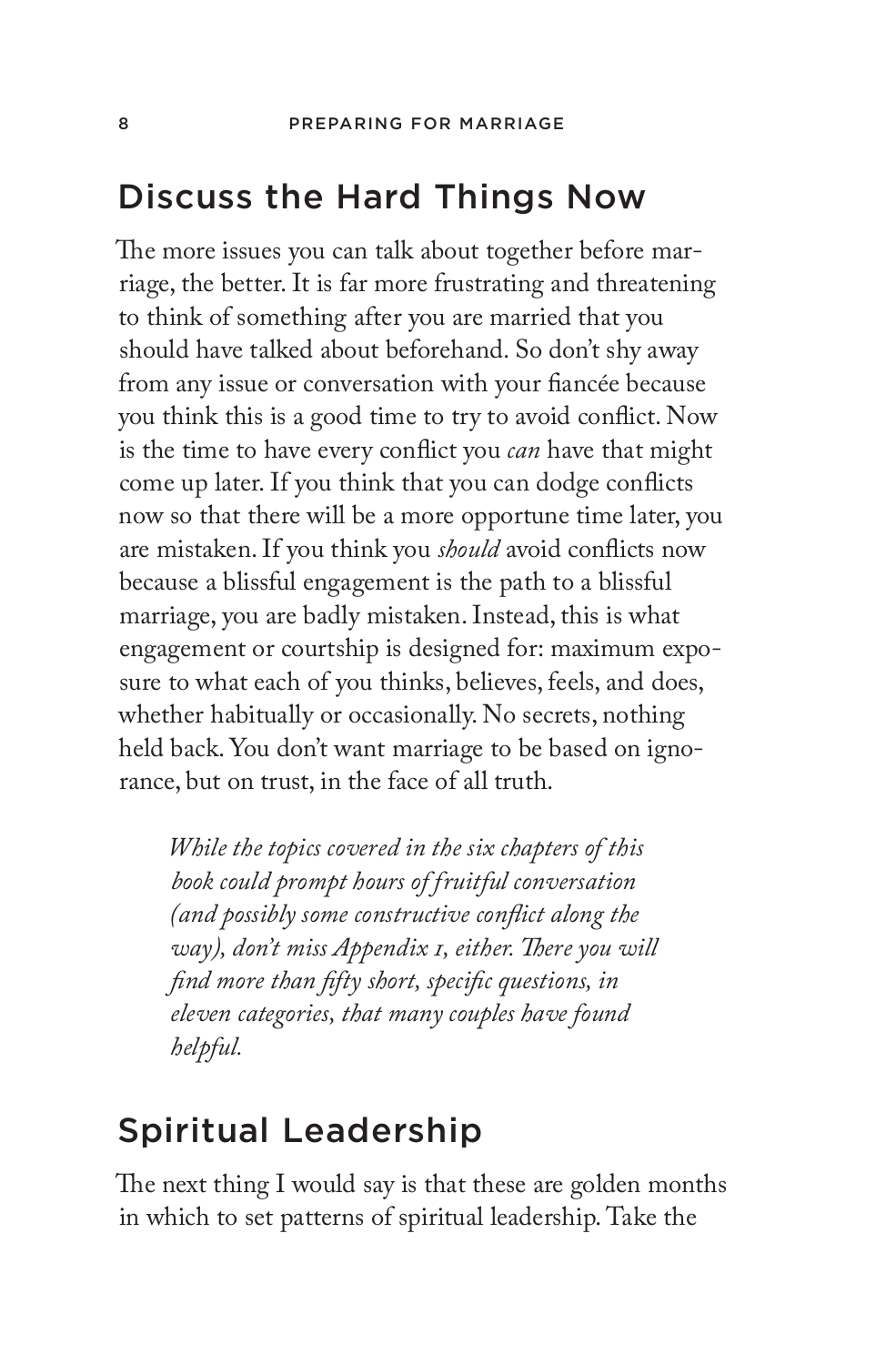initiative to read the Bible with your bride-to-be, to pray and think and study and talk together with her about all kinds of biblical and spiritual realities. Make sure the two of you are sufficiently on the same theological page. That is not an artificial or secondary expectation. If the two of you are going to pull together shoulder-to-shoulder in marriage for some great purpose—which is what marriage is for—you must be pulling in the same direction. That is, you must be seeing God in the same way and seeing Christ and seeing the Holy Spirit and seeing faith and seeing love and salvation and heaven and hell and Satan and sin and holiness and obedience—seeing all these things in essentially the same way. Otherwise, pulling together in harness will start to become very painful as you jerk each other around in different directions spiritually. What's more likely, though, is something even worse: that in your marriage you gradually just stop talking about spiritual things. So take the initiative and go deep into every dimension of spiritual life that you can in these days.

## Individual Godward Fellowship

And for both of you, you must be aware that your own personal fellowship of faith and joy and hope and obedience toward Jesus is foundational for the survival and flourishing of your marriage. The marriages that I have seen unravel, unravel in tandem with the unraveling of spiritual reality. One or both of the members of these couples falls away from Jesus to one degree or another. When that happens, their spiritual resources for handling normal, everyday conflicts start to evaporate.

Don't just think that what you do *together* strengthens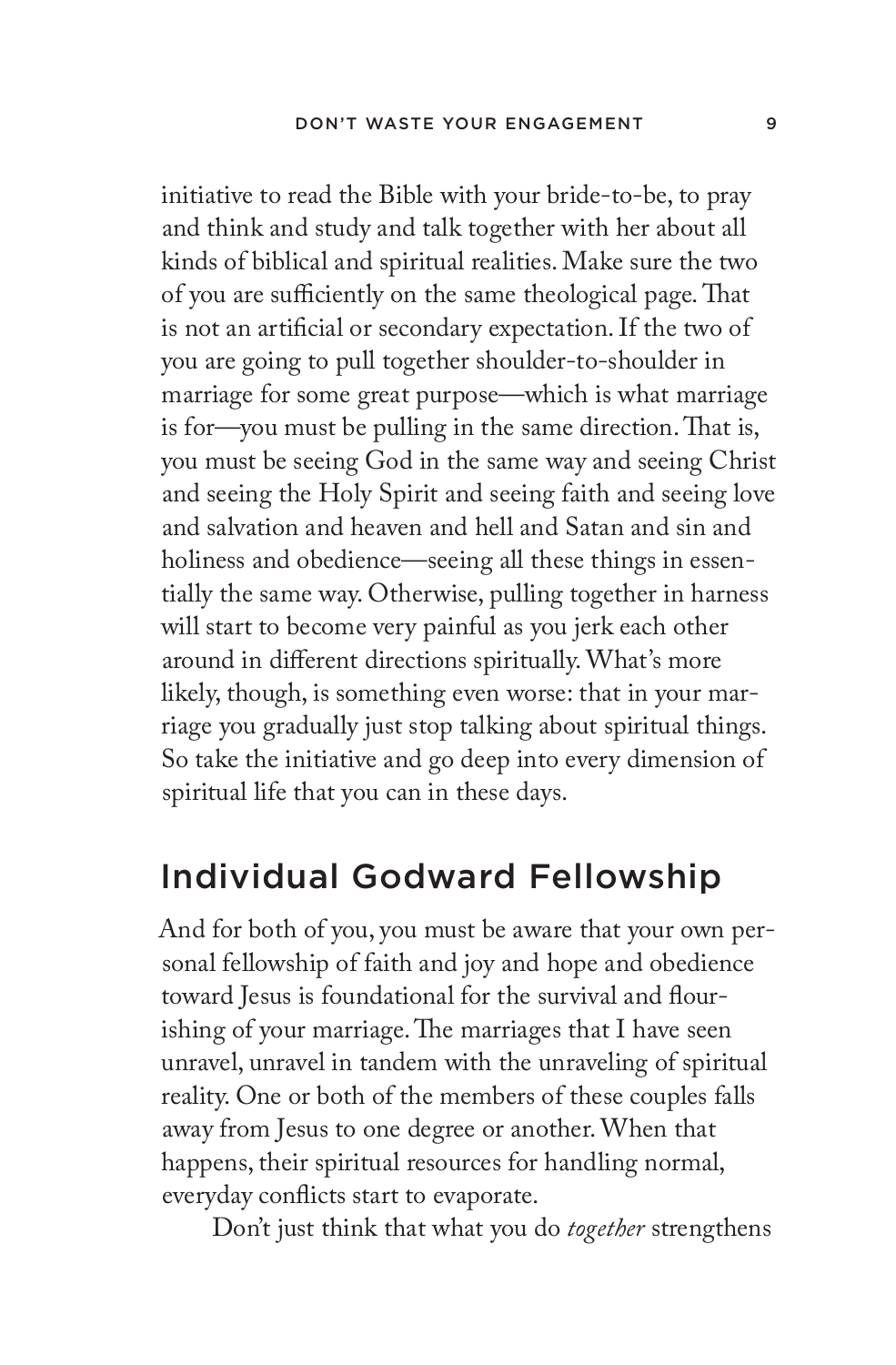the marriage. Far more important—and this may sound like an overstatement, but I've thought about it and I am going to stick by it—far more important is what you do *apart* from each other as each of you meets Jesus and consecrates yourself afresh, over and over, so that your devotion to Christ is absolutely unshakable, and your experience of him is profoundly satisfying. I mean separately, personally, as individuals before Christ. When two people operate out of that individual profundity, the marriage will endure. And not only endure, but flourish with joy and fruitfulness.

### Expressions of Love and Care

Finally, of all the hundreds of things that need to be said and could be said, here is one last thing that must be said to both of you, but with special emphasis to you as the man in this relationship: don't assume that your affection for your bride-to-be is known and felt by her. Instead, put it on your lips over and over again, every day. Commit to doing that, from today until the end of your life together. Find fresh ways to say it—not just show it, but say it.

Lots of married men think, *Well, I show it. I earn a living. I guard her. I protect her…* Yes, that's all well and good. Show it. Do the kinds of deeds she loves for you to do. But don't just do things. Say things. Lavish her (and in some different ways when you're married!) with expressions of delight and appreciation and admiration and affection and enjoyment. In your wedding vows, I hope you are going to promise to cherish her above all others and forsake everyone else, cleaving to her alone. Put that cherishing and that cleaving into words every day. This will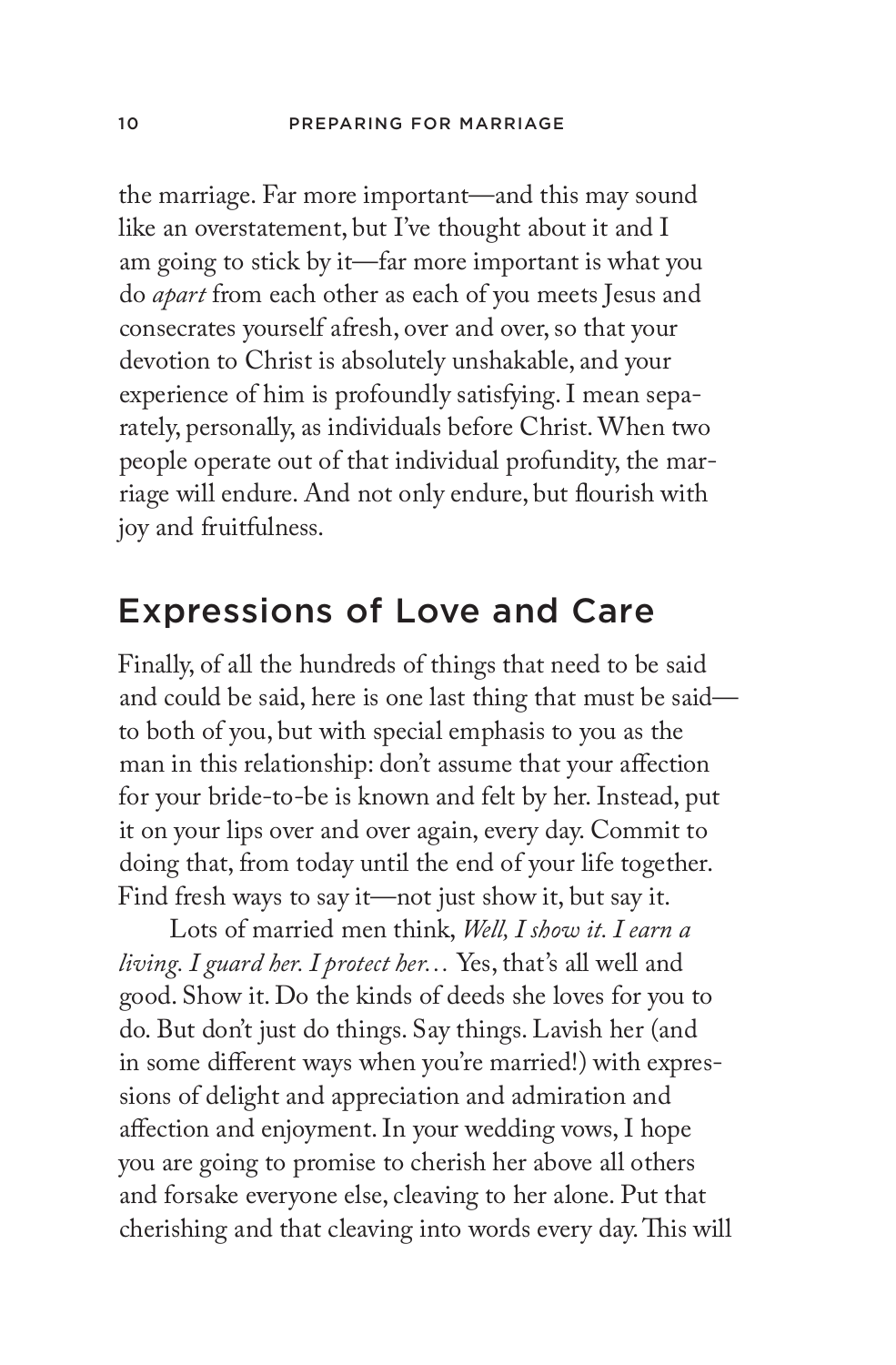pay dividends of great joy and deep bonding of soul at a wonderfully profound and happy level.

That said, one caveat: remember that there is a warning in the Bible not to stir up love until it satisfies (see Song 2:7). I think that means, among other things, you can immerse yourself in the Song of Solomon in a premature and inappropriate way, because the language can turn you on in premature ways. But—I am going to risk it anyway and say this—go to that book and learn what I am talking about here. Learn how to put into words, to her face, the cherishing that you feel for her. May God bless you in this season of engagement.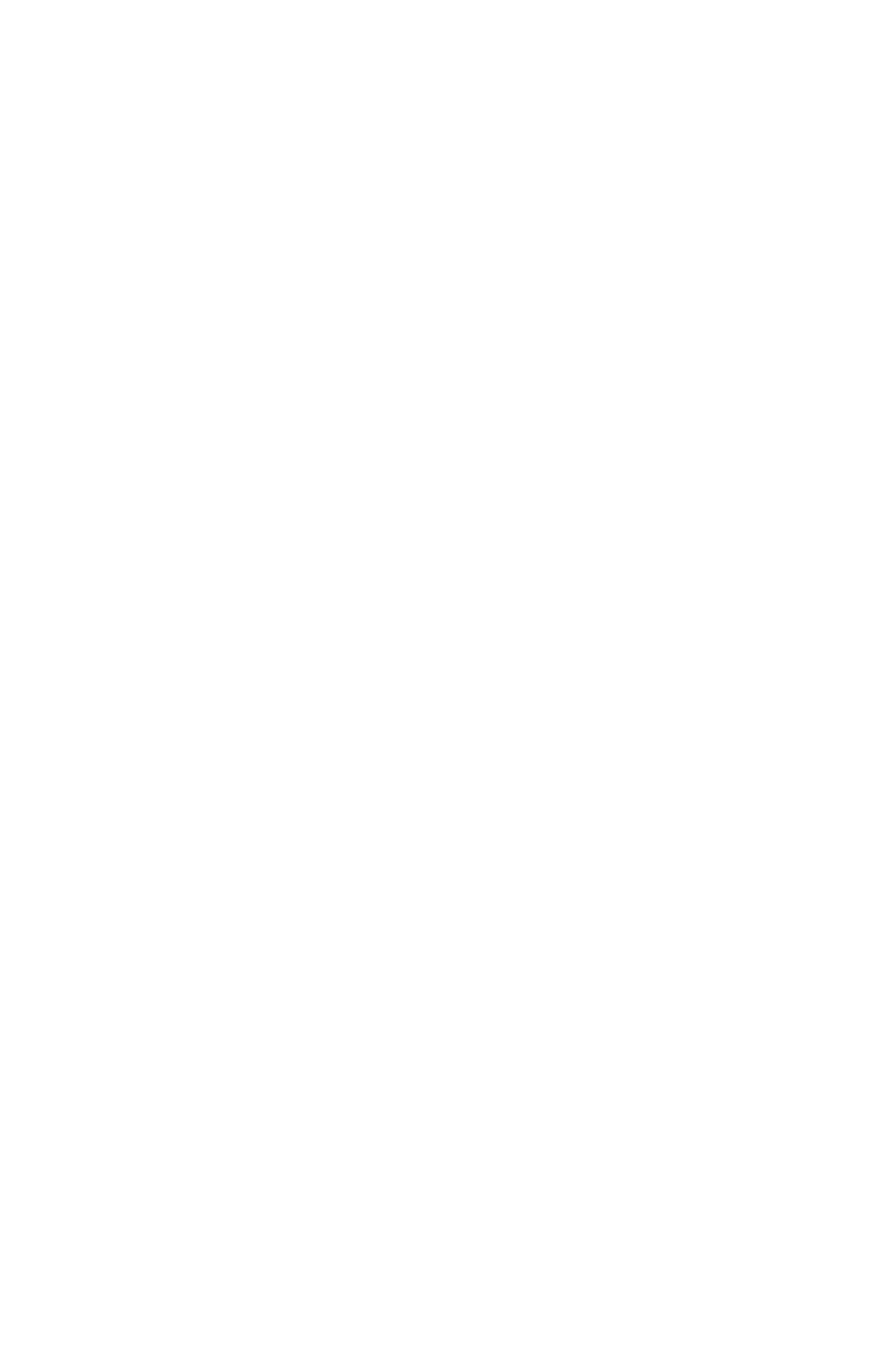# **2** Weddings: Don't Break the Bank

This chapter has been adapted from Episode 875 of *Ask Pastor John*.

*"Dear Pastor John, in a recent article, you wrote: 'Pastors should lead the way in cultivating a church ethos where expensive funerals (and weddings!) are not the norm.' This is something I hadn't given much thought to before, and really appreciated. Thank you! I was hoping you could speak more directly on the topic of expensive weddings. How can we design a 'Christ-exalting, simple wedding'?"*

# Word to Pastors

I will make a plea to couples in a minute for courage to be counter-cultural in this regard—because that is what it's going to take—but in that article I am mainly pleading with pastors. I want to see pastors take the initiative to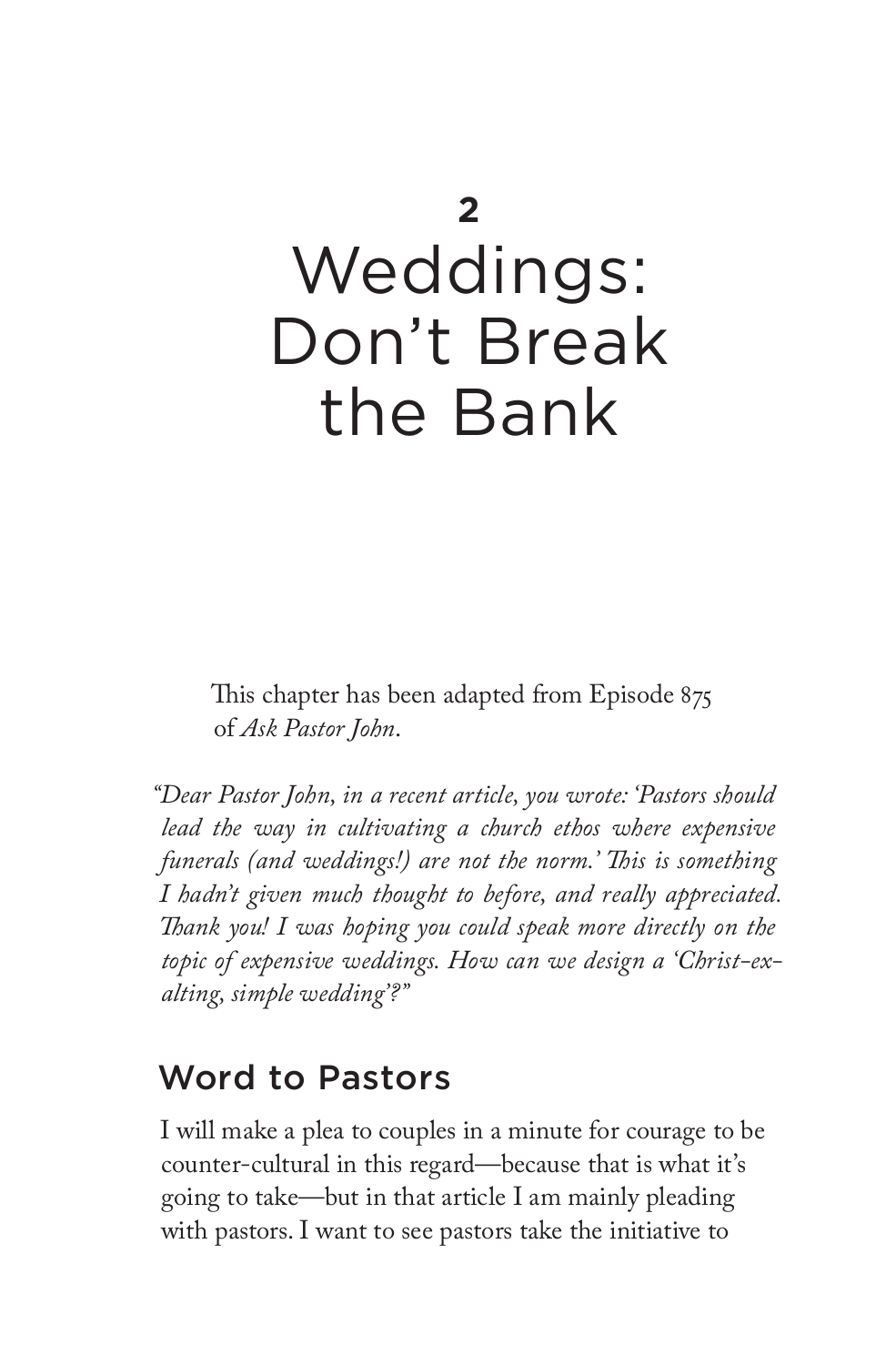teach and preach and help to build a culture of simplicity in the church that makes the focus of marriage celebrations the Lord Jesus; the Christ-exalting meaning of marriage; the awesome importance of the vows; and the preciousness of the people, the lovers—*not* the clothing, the flowers, the location, the music, and the whole production that can make the actual act of God in marriage seem like an incidental prelude to the big, fancy party afterwards. That is sad, I think.

But, of course, this is not an attack on joy. Just the opposite. It is a plea for drinking from the deepest pools of joy, not the peripheral puddles of happiness. Godly poor people regularly have more joy than rich people. There is no correlation between expensive and joyful—none. Unless it is this: more expensive means more hassle, more stress, more distraction—less joyful. This is a plea to leaders to cultivate an expectation of simplicity so that no one with modest means—and that is a lot of people—feels as though a simple wedding with a mints-and-nuts reception—no meal, no dance, just joy—is somehow less honoring to the Lord and the couple. It is tragic if we have cultivated a situation like that.

### Revolution in Resources

Here is the underlying worldview. A decisive turn happened in redemptive history when Jesus came into the world. The Old Testament was, by and large, a comeand-see religion, while the New Testament is largely a go-and-tell religion. That is why there is lavish expenditure in the Old Testament on the temple. *Come see, from Egypt and from Ethiopia and from the ends of the earth! Come see*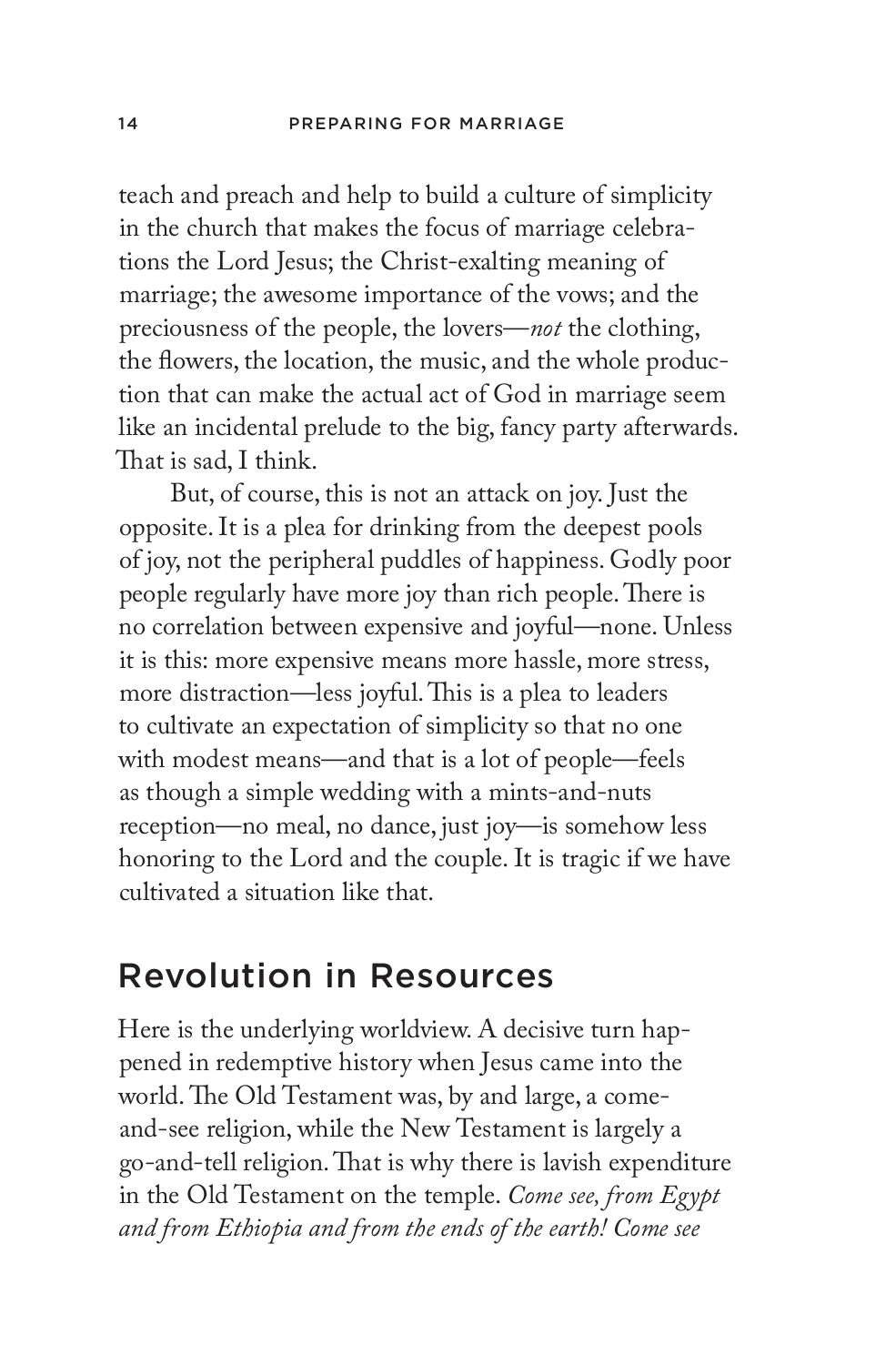*this expensive temple that we have built!* That's why wealth was seen so regularly as a sign of God's blessing. But that has all radically changed with the coming of the Son of Man, who had no place to lay his head and told us to go risk our lives to disciple the nations (see Matthew 8:20; 28:19). We are not living in Old Testament times. This is not a come-and-see religion, and Christianity doesn't even have a geographic center. This is a go-and-tell religion.

The coming of the new covenant has brought a revolution in the use of our resources. What governs our lifestyle now is the effort to show that our treasure is in heaven and not on the earth. What governs us is the effort to maximize our giving to finish the Great Commission and to love the hurting of the world. The New Testament is relentless in pushing us toward simplicity and economy for the kingdom and away from luxury and away from affluence and away from finery, including luxurious weddings.

Just to give you a taste of what I mean when I say it is relentless, consider a few Bible verses.

- Blessed are you who are poor, for yours is the kingdom of God… Woe to you who are rich, for you have received your consolation. (Luke 6:20, 24)
- They are choked by the cares and riches and pleasures of life. (Luke 8:14)
- The Son of Man has nowhere to lay his head. (Luke 9:58)
- Do not lay up for yourselves treasures on earth, where moth and rust destroy. (Matthew 6:19)
- I tell you, do not be anxious about your life... Life [is] more than food… and clothing. (Matthew 6:25)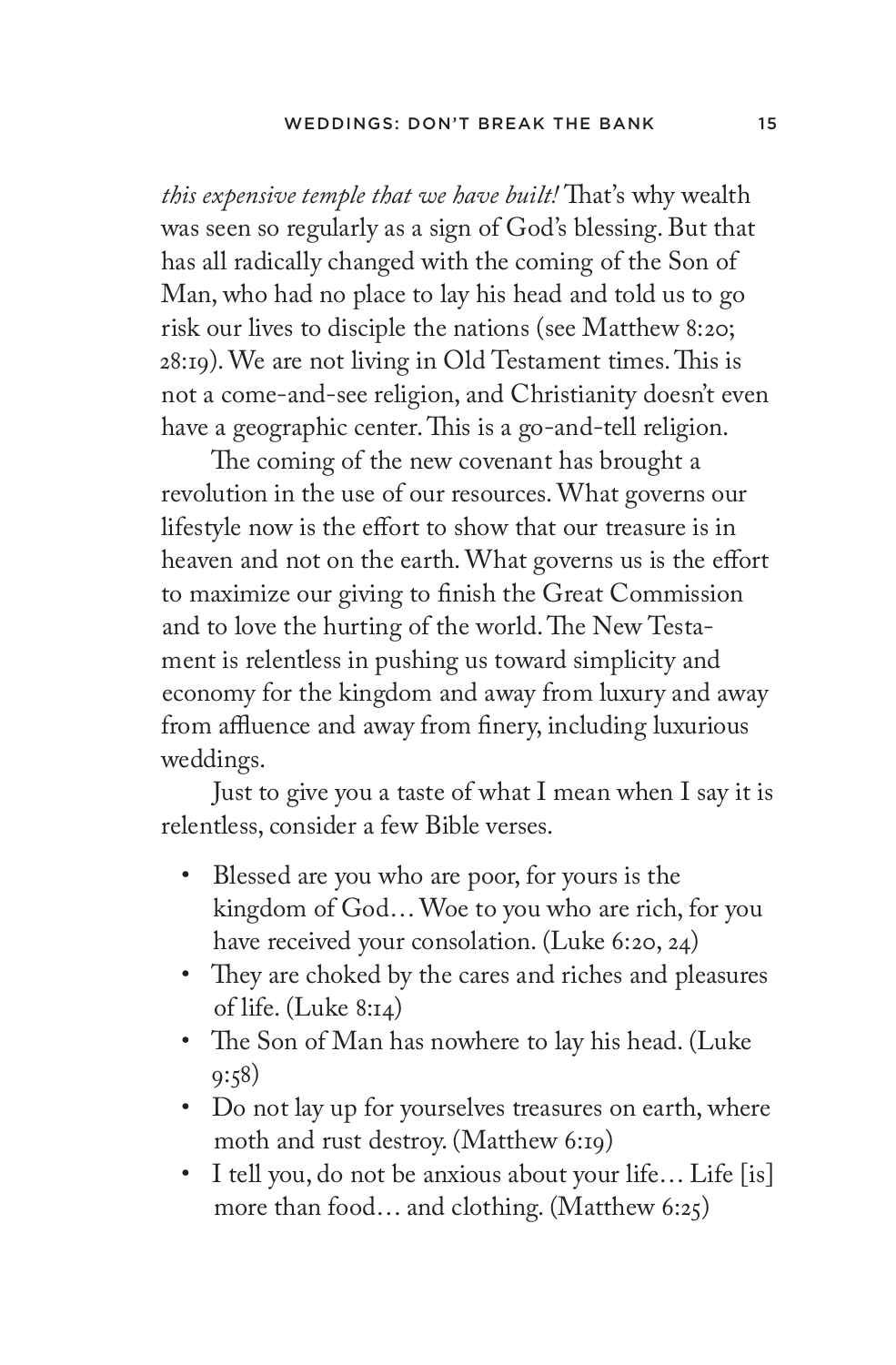- Sell your possessions, and give to the needy. Provide yourselves with…a treasure in the heavens. (Luke 12:33)
- Any one of you who does not renounce all that he has cannot be my disciple. (Luke 14:33)
- How difficult it is for those who have wealth to enter the kingdom of God! (Luke 18:24)
- Paul was "poor, yet making many rich." He had "nothing, yet [possessed] everything." (2 Corinthians 6:10)
- We brought nothing into the world, and we cannot take anything out of the world. But if we have food and clothing, with these we will be content. (1 Timothy  $6:7-8$ )
- You joyfully accepted the plundering of your property, since you knew that you yourselves had a better possession and an abiding one. (Hebrews 10:34)

When Noël and I were married, she wore her mother's wedding dress. There were some small alterations made, but the cost was minimal. I wore my best and only Sunday suit, and my best man wore his. Noël's matron of honor wore a nice Sunday dress. We had an open Bible and a cross on the platform, just to show our values. Someone played the church organ. My father preached. The church provided a reception in the fellowship hall: no meal, no refreshments, just a cake. For the honeymoon, I borrowed my father's car and we made the seven-hour drive to St. Petersburg, Florida, where we stayed in a single-story motel on the beach.

It was all simple. It was all full of joy. It was explosive with happy expectation. Nobody borrowed any money.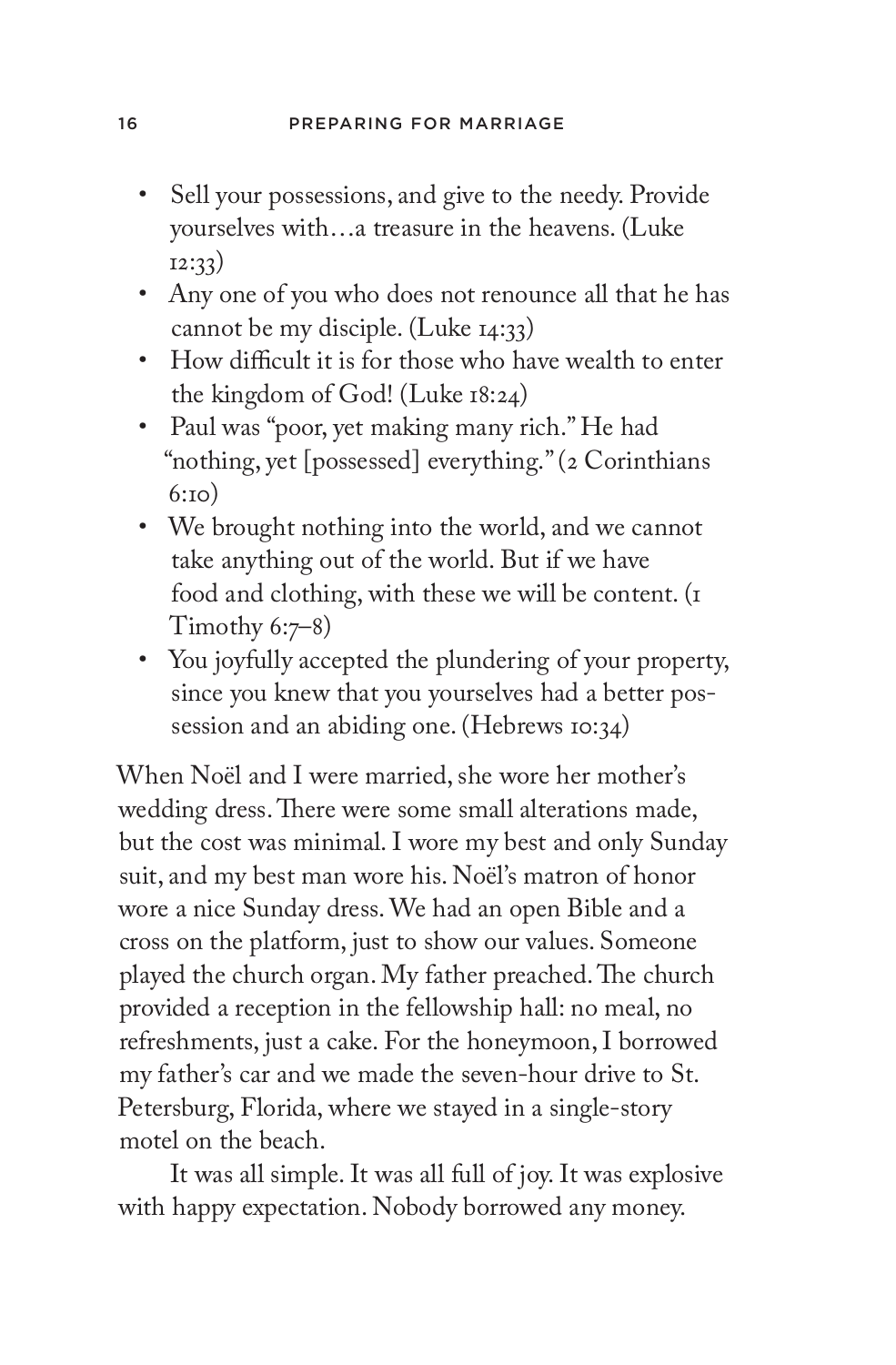The Lord, the word of God, the vows, and the lovers were in the foreground, and God was honored. And all these decades later we are just as married as anybody. I think that is a good idea.

## Truth and Beauty, in Humility

Now, let me stress again that there *is* a place for special: special dress, special expenditures, special beauty in the simplicity of the Christian life. There *is* a place for beauty expressed in that way. But what is happening in the evangelical church today, it seems to me, is that things are careening out of control, and somebody needs to put the brakes on. So I am pleading with pastors, especially. Let the service and the word and the vows and the Lord and the love be the main thing. There does not have to be a meal after the wedding—believe me, there doesn't. There doesn't have to be a dance. The reception doesn't have to be at an expensive hotel. There doesn't have to be a paid quintet. Really, it doesn't have to be.

Besides pastors who lead on this, the church needs young people with backbone and radical Christian courage to stand against a culture and show in all humility what truth and beauty and joy can look like at one fourth the cost and one fourth the anxieties and one fourth the stress—and double the focus on the glory of Christ and the advancement of his kingdom. I pray that you two might be among them.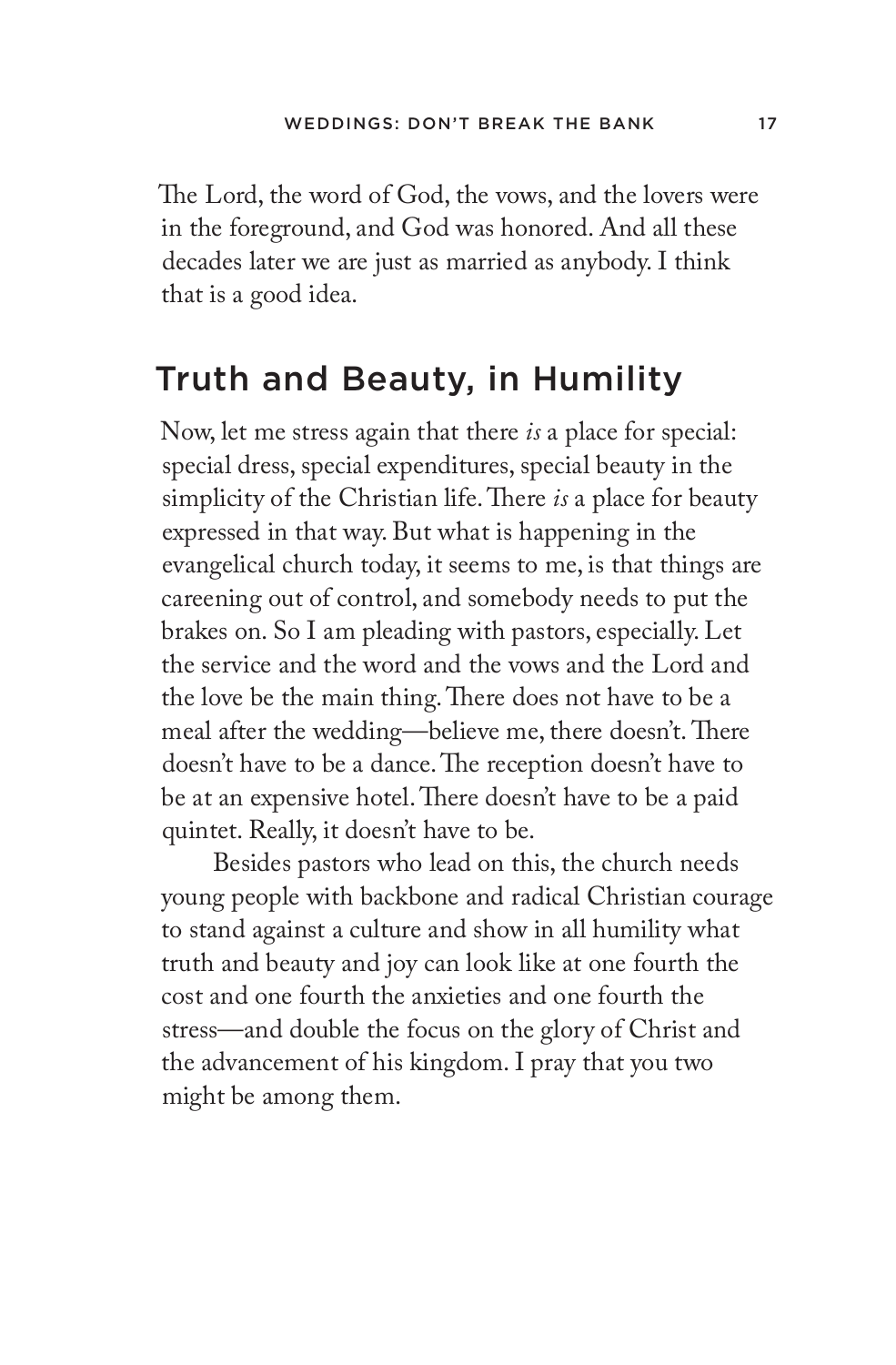#### **EPHESIANS 5:21–33**

[Submit] to one another out of reverence for Christ.<sup>22</sup> Wives, submit to your own husbands, as to the Lord.<sup>23</sup> For the husband is the head of the wife even as Christ is the head of the church, his body, and is himself its Savior. <sup>24</sup> Now as the church submits to Christ, so also wives should submit in everything to their husbands. 25 Husbands, love your wives, as Christ loved the church and gave himself up for her, <sup>26</sup> that he might sanctify her, having cleansed her by the washing of water with the word, <sup>27</sup> so that he might present the church to himself in splendor, without spot or wrinkle or any such thing, that she might be holy and without blemish. <sup>28</sup> In the same way husbands should love their wives as their own bodies. He who loves his wife loves himself. <sup>29</sup> For no one ever hated his own flesh, but nourishes and cherishes it, just as Christ does the church, <sup>30</sup> because we are members of his body. <sup>31</sup> "Therefore a man shall leave his father and mother and hold fast to his wife, and the two shall become one flesh." 32 This mystery is profound, and I am saying that it refers to Christ and the church. <sup>33</sup> However, let each one of you love his wife as himself, and let the wife see that she respects her husband.

#### **1 PETER 3:1–7**

Likewise, wives, be subject to your own husbands, so that even if some do not obey the word, they may be won without a word by the conduct of their wives, <sup>2</sup> when they see your respectful and pure conduct.  $3$  Do not let your adorning be externalthe braiding of hair and the putting on of gold jewelry, or the clothing you wear—4 but let your adorning be the hidden person of the heart with the imperishable beauty of a gentle and quiet spirit, which in God's sight is very precious.<sup>5</sup> For this is how the holy women who hoped in God used to adorn themselves, by submitting to their own husbands, <sup>6</sup> as Sarah obeyed Abraham, calling him lord. And you are her children, if you do good and do not fear anything that is frightening. <sup>7</sup> Likewise, husbands, live with your wives in an understanding way, showing honor to the woman as the weaker vessel, since they are heirs with you of the grace of life, so that your prayers may not be hindered.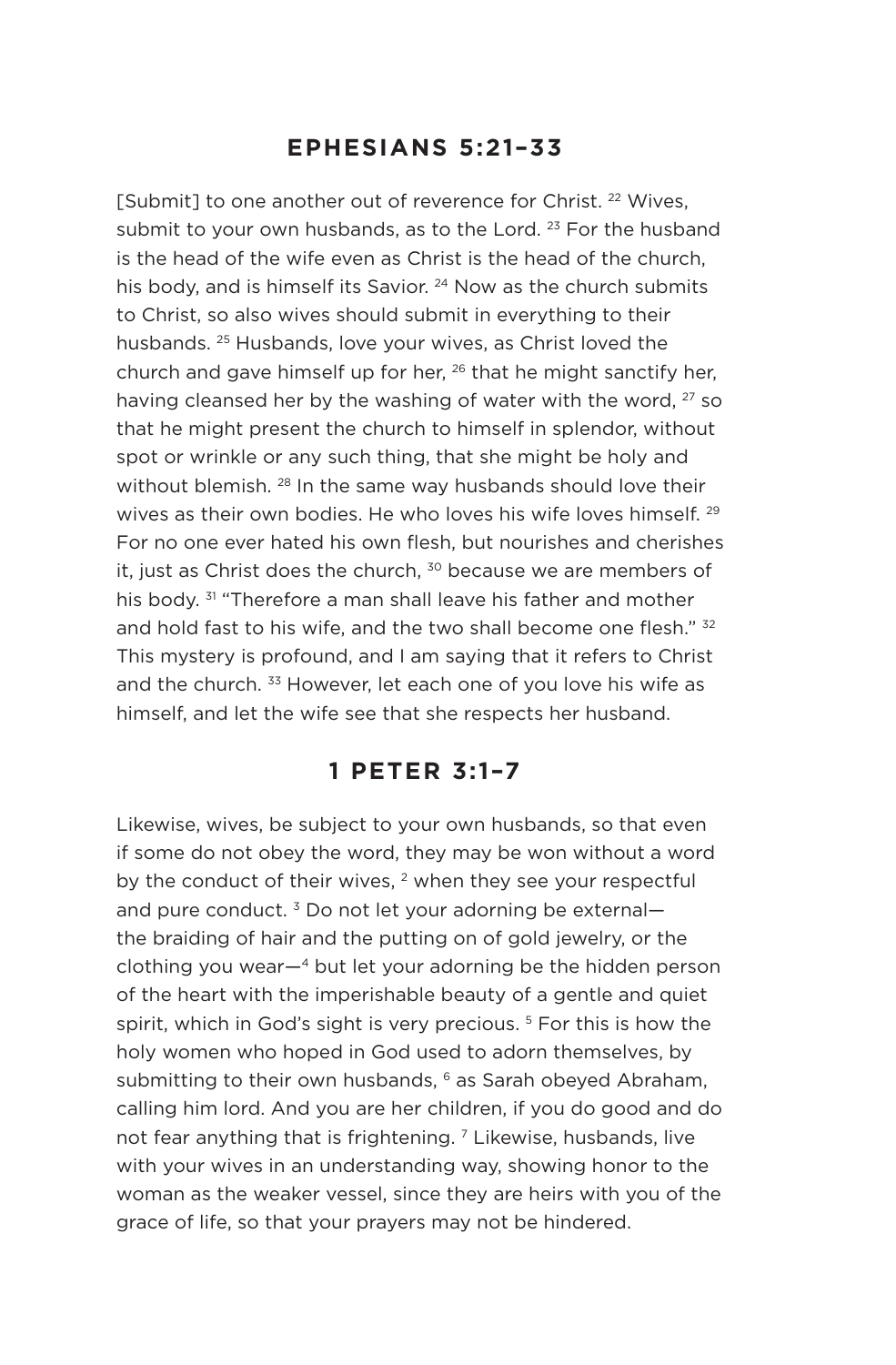# Husbands Who Love Like Christ and the Wives Who Submit to Them

The sections of Ephesians and I Peter on the preceding page are essential passages for engaged or newly married Christian couples to become familiar with and to discuss, honestly and in detail. My goal in this chapter is to encourage that conversation by giving you plenty to talk about.

Let's start by jumping into the Ephesians passage at verse 31. It's a quote from Genesis 2:24, "Therefore a man shall leave his father and his mother and hold fast to his wife, and they shall become one flesh." In the next verse, Paul looks back on this quote and says, "This mystery is profound, and I am saying that it refers to Christ and the church."

# Mystery of Marriage

Why is the coming together of a man and woman to form one flesh in marriage a mystery? Paul's answer is this: the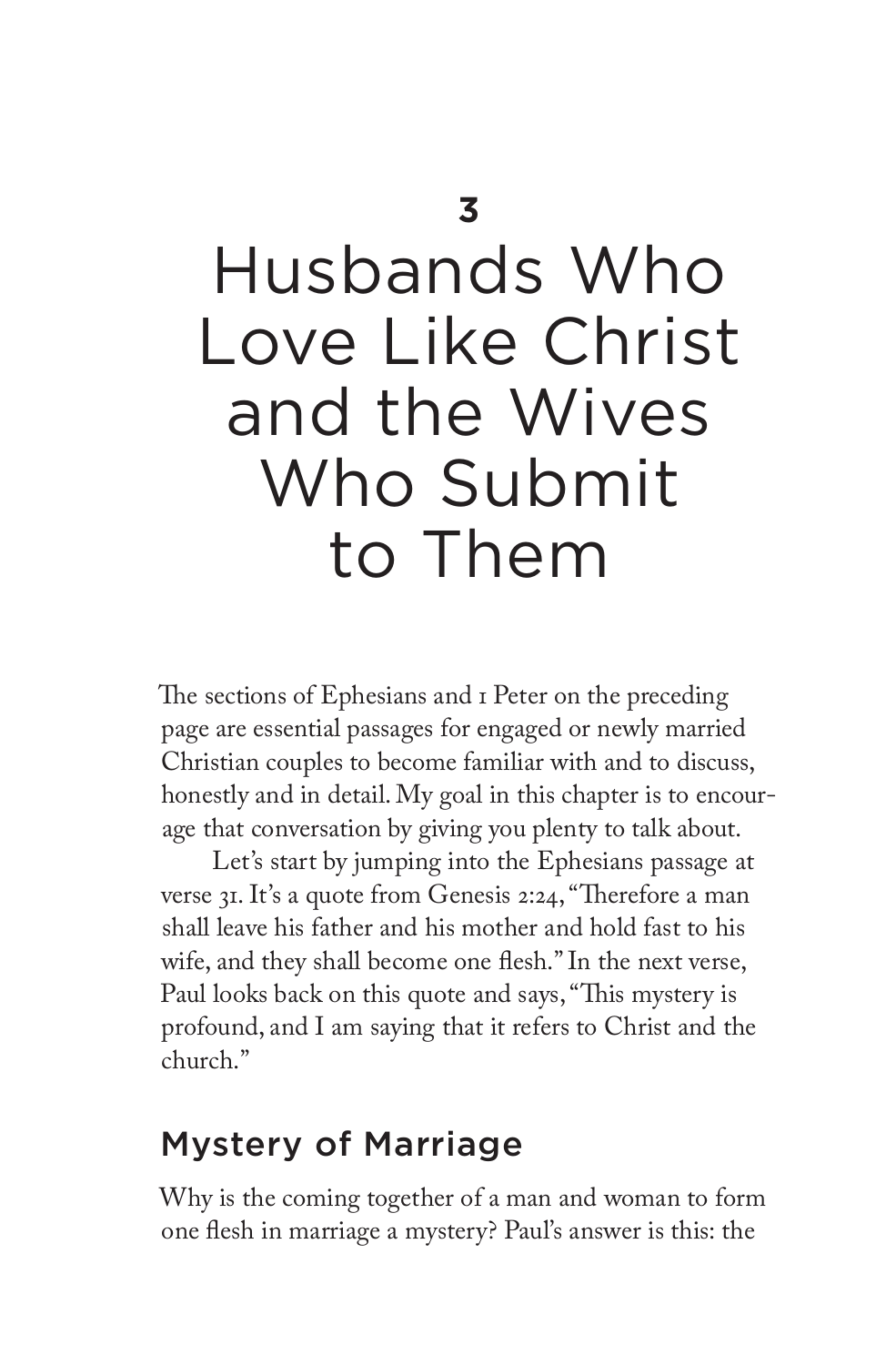marriage union is a mystery because its deepest meaning has been partially concealed, but is now being openly revealed by the apostle: "it refers to Christ and the church"  $(v. 32)$ .

So marriage is like a metaphor or an image or a picture or a parable that stands for something *more* than a man and a woman becoming one flesh. It stands for the relationship between Christ and the church. That's the deepest meaning of marriage. It's meant to be a living drama of how Christ and the church relate to each other.

Notice how verses 28–30 describe the parallel between Christ and the church being one body, and the husband and wife being one flesh. "In the same way husbands should love their wives as their own bodies. He who loves his wife loves himself. For no one ever hated his own flesh, but nourishes and cherishes it, just as Christ does the church, because we are members of his body." In other words, the one-flesh union between man and wife means that in a sense they are now one body, so that the care a husband has for his wife, he has for himself. They are one. What he does to her, he does to himself. Then Paul compares this to Christ's care for the church. Picking up near the end of verse 29, he says the husband nourishes and cherishes his own flesh, "as Christ does the church, because we are members of his body."

Just as the husband is one flesh with his wife, so the church is one body with Christ. When the husband cherishes and nourishes his wife, he cherishes and nourishes himself; and when Christ cherishes and nourishes the church, he cherishes and nourishes himself.

If you want to understand God's meaning for marriage, you have to grasp that we are dealing with an